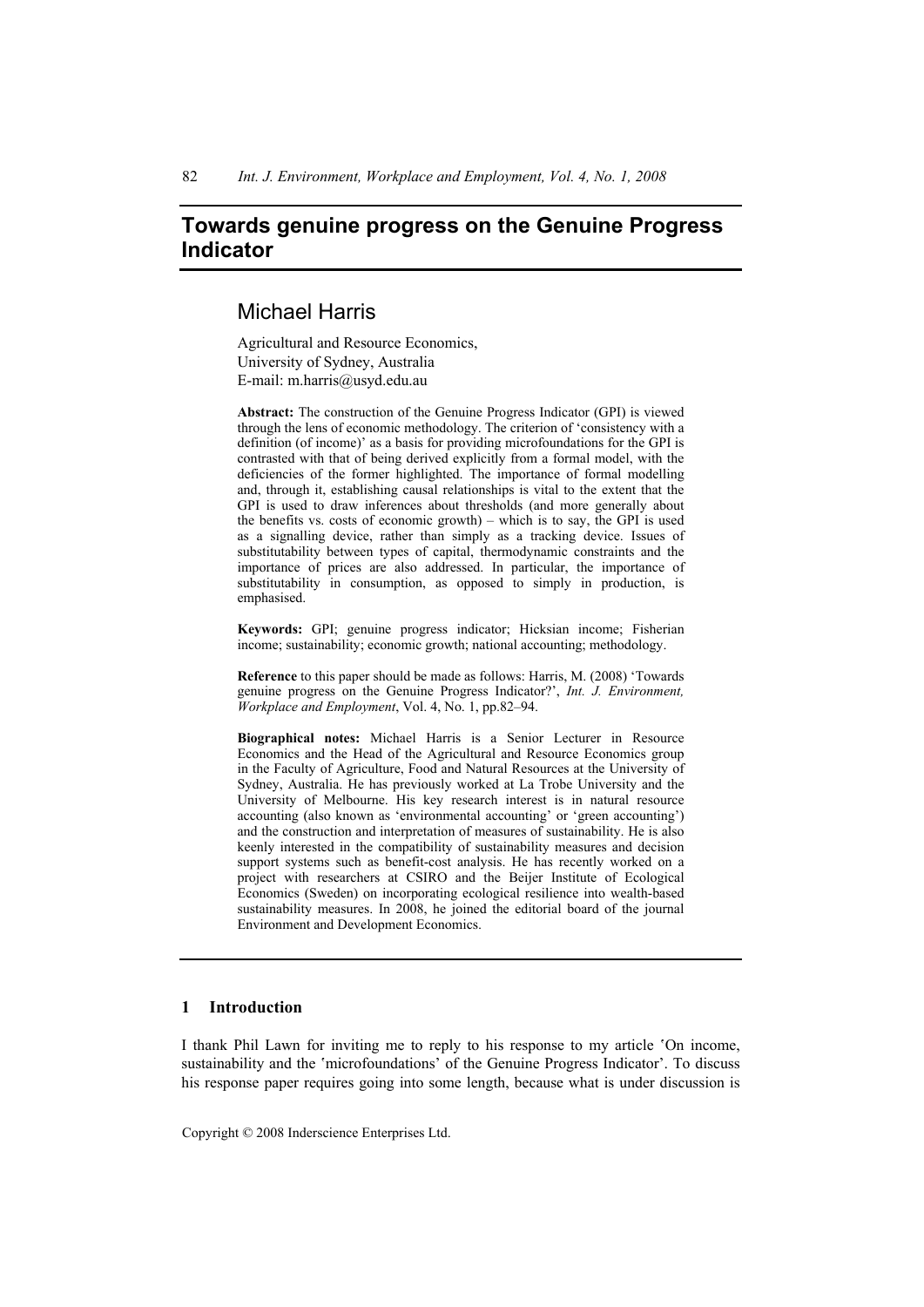not just the mechanics of the construction of one particular measure and its consequent interpretation. The core of our disagreement goes beyond method and into methodology – the business of how one does economics in the first place. If one takes seriously Jacob Viner's comment that economics is (defined as) what economists do, then clearly economists do a variety of things in a variety of ways. And if one takes seriously the comparatively postmodern position of McCloskey and others (see, e.g. Hausman, 1989; Randall, 1993), economics does not proceed unfalteringly by means of theoretical improvements and rigorous hypothesis testing, but by rhetoric and persuasion (backed, at least in part, by theoretical reasoning and analysis of available evidence).

Since the Genuine Progress Indicator (GPI) and its sibling measures have come under criticism for lacking 'theoretical microfoundations' (Neumayer, 1999; Neumayer, 2000), a charge which Lawn has attempted to meet head on (Lawn, 2003), it is worth examining why this charge has been made, and discussing what the role of theory 'should' be in the construction of sustainability indicators. In my previous paper in this exchange, I noted that economic theory was not a machine for generating 'truth', but rather a means for formalising enquiry (Harris, 2007, p.128). Any piece of economic theory starts from a few axiomatic principles and then, put simply, messes about in an interesting direction to see what happens. (Put slightly more formally, 'messing about' means 'building (or writing down) a model'.) Theorising imposes logic and internal consistency on the process of enquiry: claims about the results of the theorising arise directly *from* the theorising. Any *asserted* claims are simply *ad hoc*.

Of course, *ad hoc* claims are not totally forbidden in the academic world (we all have hunches), but they are what they are: assertions made by an analyst, backed by an implicit appeal to authority.

Part of what I hope to achieve in this exchange is a more nuanced understanding of the criticism of the GPI on theoretical grounds. What theoretical underpinnings should a sustainability measure have? (Or an economic welfare measure, for that matter?) And why do 'mainstream' (for want of a better designation, although perhaps 'neoclassical' is appropriate) environmental economists remain sceptical of measures like the GPI? Methodological stubbornness? Ideological intransigence? Blind-spots resulting from having been indoctrinated into the Tribe of the Econ?<sup>1</sup>

I hope to make clear that the reservations that various 'mainstream' economists have about the construction and calculation of the GPI are primarily methodological and analytical. That is, they arise from some basic disagreements about how economics should be done. In the spirit of postmodern relativism, where economics is viewed as a discourse, or series of discourses, then alternative discourses within economics are equally admissible. Combining this with Viner's statement that economics is what economists do, then the GPI, being something *done* by economists, must then be the result of a valid exercise in *doing* economics.

I am not that much of a postmodernist. I will devote much of this discussion talking about issues in 'doing economics', hopefully to make clear why my interpretation of how economics should be done leaves me dissatisfied with the GPI as a useful construction of applied economics.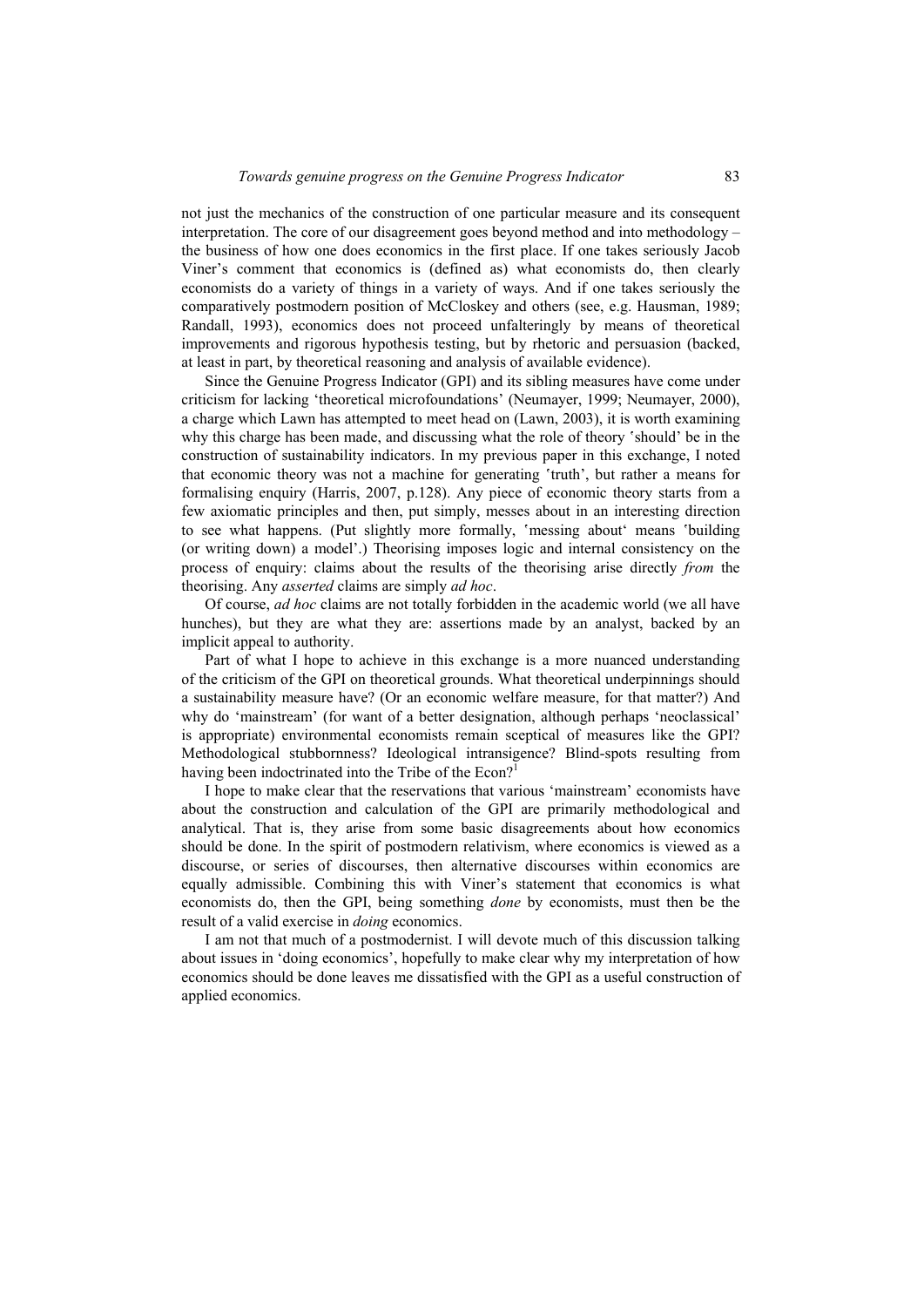#### **2 Lawn's position summarised**

To commence critiquing Lawn's defence of the GPI, I need to try and fairly articulate the position I intend critiquing. I interpret Lawn's overall position as being comprised of the following statements:

- 1 The GPI is an experiential measure of current economic welfare, broadly defined. It is not designed/constructed to be an explicit measure of economic sustainability.
- 2 There is an important distinction between the optimal macroeconomic scale of an economy, and its maximum sustainable scale.
- 3 The GPI is a useful indicator in regards to optimal macroeconomic scale (balancing benefits and costs of economic growth).
- 4 Since optimal macroeconomic scale will be exceeded before the maximum sustainable scale is reached, downturns in the GPI can provide an 'early warning system' for unsustainability (notwithstanding point 1).
- 5 Ecological economists do not believe (for various reasons) that produced and natural capitals are substitutes that can be meaningfully conflated within a single measure. (Net National Product (NNP) does combine the two, while the GPI as per Lawn does not.)
- 6 Maintenance of natural capital is inherently limited by the law of entropy, which means that natural capital *must* run down over time. (Hence 'sustainable growth' is an oxymoron, and the aim should be a steady-state economy.)
- 7 The GPI is adequately conceptually underpinned by a concept of income associated with Irving Fisher.
- 8 The NNP measure is associated with Hicksian income, but misleading as a sustainability indicator for reasons to do with conceptual problems with 'weak sustainability'. (A series of examples is used to show how NNP can fail to give appropriate indication of aggregate sustainability or lack thereof.)

I will be more interested in directly addressing the latter four points, given that the first four claims are dependent on the validity of the GPI, while the latter four are arguments given to *support* its validity, particularly relative to other measures in the sustainability literature.

#### **3 Models, definitions and identities**

The debate in progress is, in large part, to do with economic theory and microfoundations. $2$  To talk sensibly about theoretical microfoundations requires us to clarify distinctions between *definitions*, *identities* and *models* in economics. (If it is not obvious why we should sort out the distinctions, it will become clearer when we revert to discussing the construction and interpretation of the GPI.) We proceed by example.

For useful examples of definitions in economics, we can look at definitions directly related to the issues under discussion here. Income is a concept subject to (various) definitions. Income as defined by Fisher is the immediate flow of psychic well-being, while Hicksian income is (broadly) defined as the standard of living that can be conceived without lowering the achievable standard of living in the future. This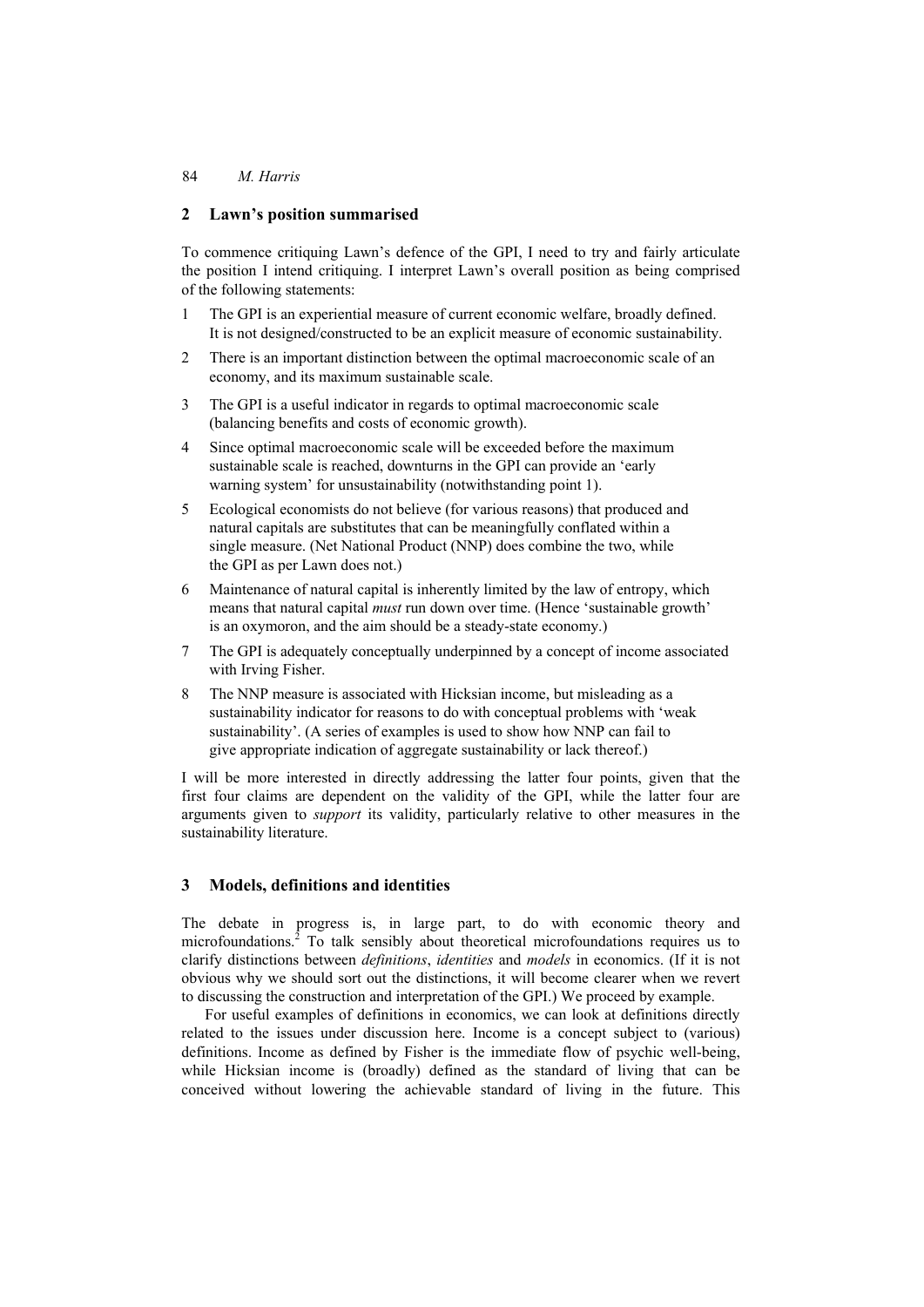oversimplified discussion of definitions shows how thorny matters can get when different people legitimately define key concepts differently. Not only did Fisher and Hicks arrive at quite different definitions of income, but as I previously noted (Harris, 2007), Hicks himself explored a number of variations to his fundamental definition.

These variations in the *specifics* of the definitions come prior to Hicks' attempts at actually *operationalising* the concept of income in a way consistent with the underlying definition (his 'central criterion') – Hicks' distinction between income *ex ante* and *ex post*. (I remarked previously on how disconsolate Hicks sounded regarding the prospects of successfully representing his central criterion empirically.) We could add further to definitional complexity by referring to Friedman's distinctions between permanent and transitory income, and broadening our definitions of income to account for uncertainty. Clearly, multiple definitions of a key central concept in economics are available.

But wait, there's more. What is referred to in the national accounts as 'national income' is defined differently again, in ways consistent with the construction of identities, so it is to identities we now turn.

Accounting identities are central to the construction of national accounts, and two of the most important identities are the 'income/production' GDP identity and the balance of payments identity. The first of these is what all economics undergraduates meet in the guise of the circular flow of income, where the value of national production necessarily equals the income earned by all factors of production.

The second identity says that the balance of payments must balance (meaning the current and capital accounts must offset each other, adjusting for government currency purchases). This identity links to the previous one in that the current account is directly tied to the (im)balance of national savings and investment. Note that these identities are linked together based on appropriate *definitions* of the key variables. It is possible to use just these linked identities to gain some insights into the effects of (for example) protectionist policies.

Two comments about identities are important to make at this point. First, identities and equalities are not the same thing. Somewhat confusingly, Lawn repeatedly refers to 'national income identities' when the expressions he refers to are equalities, *not* identities (the GPI, as constructed, is not, ever, an accounting identity<sup>3</sup>). More discussion on this below. The second comment is that while one can use identities as indicated above to provide some insights on, for example, how the impact of trade policy interventions will be constrained by identity relationships within the national accounts (so that, for example, one cannot consider the balance on current account without reference to the capital account, and this in turn requires us to consider domestic saving and investment behaviour), there are limits to how much analysis can be undertaken by solely referring to identity relationships. Without *models* of domestic saving and investment behaviour, we can do little more with respect to the balance of payments than paint in broad brush-strokes. More precise analysis must be model-driven. So now we turn to models.

In economics, a model is a conceptual laboratory for conducting thought experiments. Typically built upon a combination of axiomatic foundations and specific assumptions, the model can be tweaked to see what it looks like (for example, what characterises its optimum or its equilibrium conditions), and how it responds to changes in key variables or parameters. A conventionally constructed model in economics involves some combination of objective function and technical constraints, although within that broad specification a wide variety of specifics are admissible.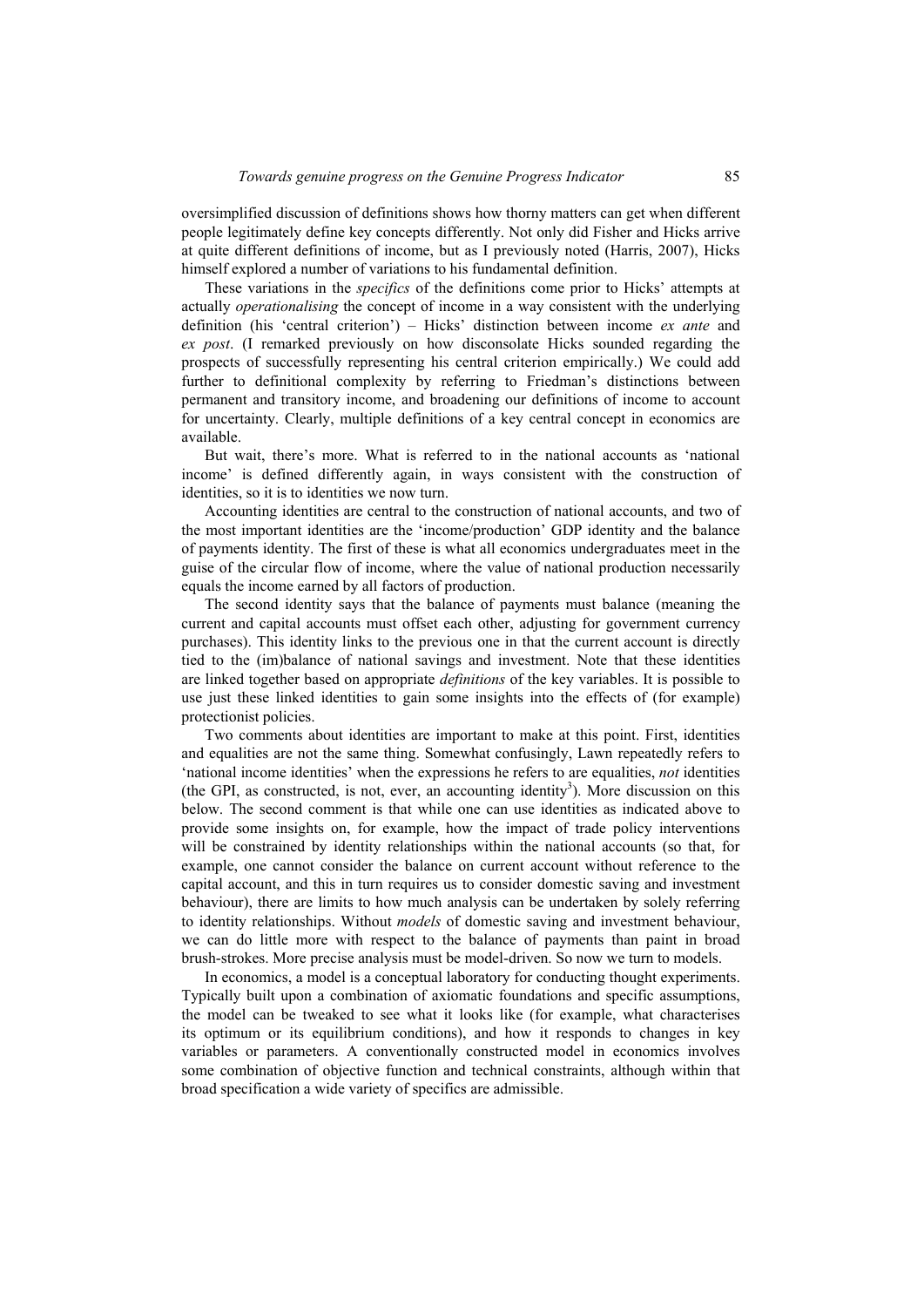One linked pair of reasons models matter in discussions of sustainability is that, firstly, they indicate something about how the analyst thinks the world works (in the specification of the model) and, secondly, they indicate what the analyst thinks is important (by their choice of objective function, constraints, sustainability criterion and so on). Other analysts can then take issue, present an alternative model and explore its implications.

The second reason models matter in sustainability analysis is why they matter generally; that while the analyst gets to set up the model, they don't get to second-guess the answer. It is a useful discipline on what economists do that they are prepared to be surprised by the results of their modelling, not only empirically but theoretically.

The problem in the context of the GPI and its sibling measures, by the conventional standards of 'doing economics', is that no process of formal modelling has been entered into. The GPI, according to Lawn (2003), has been provided with theoretical microfoundations by being rendered *compatible with a definition*, rather than being *derived from a well-articulated model*. This is not normally what would be regarded as adequate 'microfoundations' in mainstream economics. There are many widely varying indicators that could conceivably be constructed consistent with Fisherian principles, so it is hard to say why Lawn (or anyone else) would regard the GPI as the 'correct' one. The individual elements (and their weights) used in the construction of the GPI are *ad hoc*, necessarily, chosen on subjective grounds without reference to an underlying model that might provide a guide.<sup>4</sup>

It might be counterargued that, even if the GPI is not constructed from a formal theoretical model, neither is GDP. However, GDP is carefully constructed around national accounting identities which provide a formal framework for making decisions about what counts and why, and how the aggregate is to be interpreted.

This not the case with the GPI, notwithstanding repeated references in Lawn (2003) to 'national accounting identities' that are in fact no such thing. For an accounting identity to hold, component elements must satisfy consistent definitions designed to ensure that (in the case of GDP) the measured product on the left-hand side is *definitionally equal to* the sum of the expenditures on the right-hand side. The circular flow identity only holds subject to appropriate definitions of variables that make up either side of the identity (based on underlying accounting principles). In the formal 'green accounting' literature, writers (see, e.g. Hamilton, 1994) are careful to distinguish between the NNP concept (where the underlying identity can be maintained because depreciation can be deducted from both output [the value of physical production] and income [profit] hence representing an equal deduction on both sides of the circular flow identity), and the Measure of Economic Welfare concept (involving adjustments to consumption that render it *not* an accounting identity).

The GPI, like the measure of economic welfare (MEW), is similarly not based on an accounting identity, but on a constructed equality. The aggregate value on the left-hand side is simply the sum of whatever has been chosen to go on the right-hand side. There is no identity relationship that constrains how the sum is put together.

# **4 Interpretation of the GPI (again)**

As discussed in my previous paper, the question emerges as to how to interpret changes in the GPI over time. The idea of an optimal macroeconomic scale suggests that (if the optimal scale is indicated by a peaking of the GPI) the GPI is capturing changes in the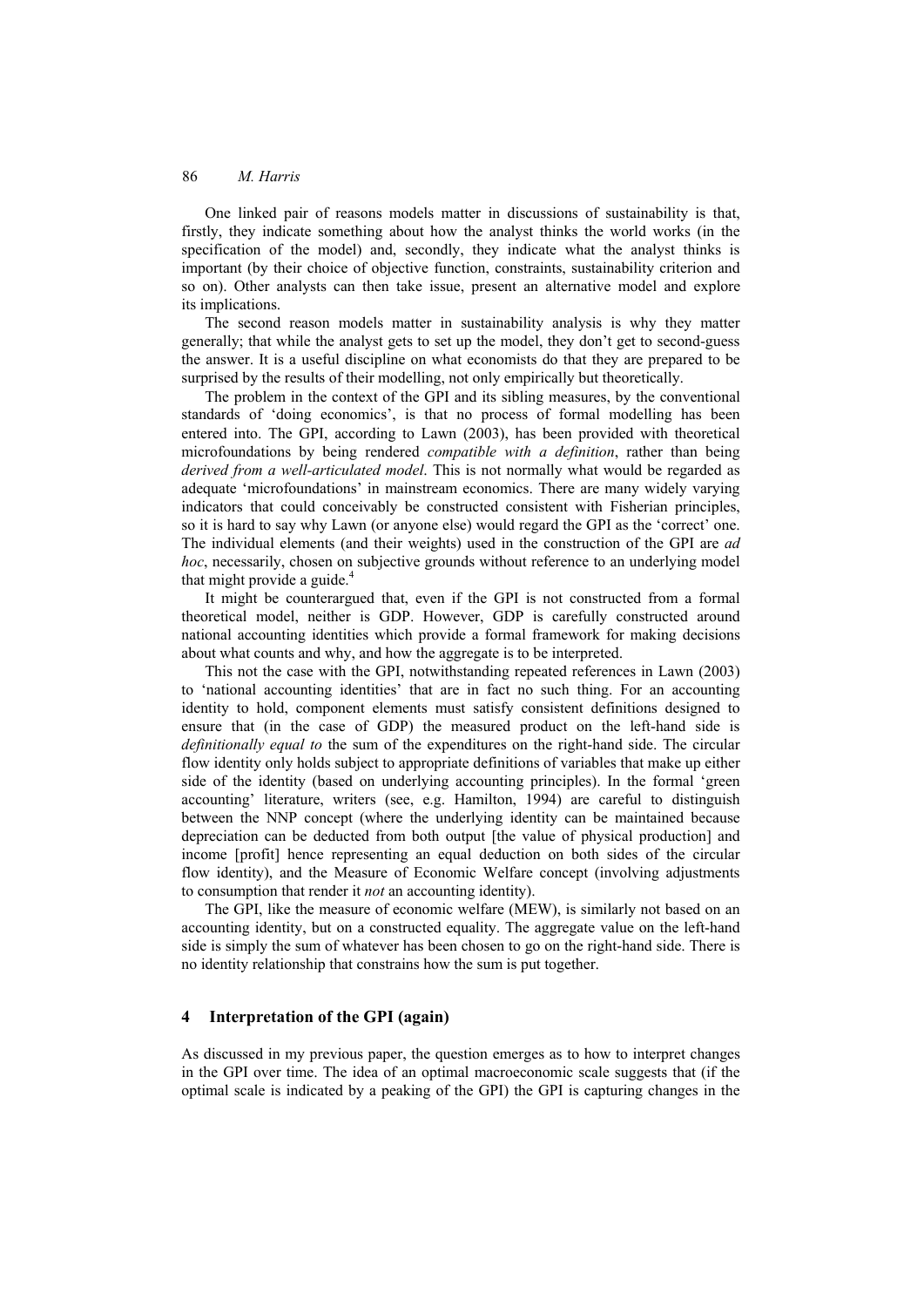net benefits of growth. (Recall that by construction, the peaking of GPI is expected to precede the breaching of maximum sustainable scale.) To be plausibly linked to economic theory, linkages must be spelled out between the *fact* of observed economic growth (measured by GDP) and its social consequences.

This is pretty much incontrovertible in the case of (say) industrial pollution that results from the production of consumer goods. It is less obvious that marital breakdown is *caused* by economic growth, or even that every instance of divorce reduces social welfare. Appeals to the idea of Fisherian income resolve nothing, because, as noted previously, all that provides us with is consistency with a definition, but no rationale for particular choices made in the construction of the index.

This brings us back to the issue of the arbitrary choice of components in the GPI, and their subjective weighting in the final index. Clive Hamilton attempts to meet these charges head on (Hamilton, 2007, p.315) by arguing that all components are chosen in response to identifiable and well-understood deficiencies of GDP, which are weighted using market prices or dollar-valued costs (such as health costs resulting from ozone depletion).

This is highly debatable. Even if it is widely agreed that increasing income inequality is undesirable, there is no obvious or theoretically compelling weighting system using (say) Gini coefficients for adjusting growth in consumption downwards. Secondly, as with items like marital breakdown or alcohol consumption, it is not even theoretically apparent that all marriage breakdowns are social welfare reducing, let alone that increasing rates of marital breakdown are caused by faster economic growth (such that the rate of marriage breakdown would decline, with slower economic growth). Similarly, how should one deal with alcohol consumption? One might wish to adjust aggregate consumption based on tangible costs, such as estimated productivity losses due to alcoholism, and external costs (reflected in the legal and health systems) from alcohol abuse and violence associated with drinking. However, this is not how Lawn and his co-authors have dealt with consumption of alcohol.

We should also note here that Clive Hamilton is unambiguously supportive of the Hicksian criterion of sustainability as an underpinning for the GPI.

"It seems agreed that the GPI does not function as an indicator of current welfare and of sustainable income, but as an indicator of sustainable welfare. In other words, it measures what we might call 'Hicksian welfare', the maximum amount of welfare that a nation can enjoy over some time period and still be as well off at the end of the period as at the beginning." (p.313)

This leads Hamilton to take a more conventional approach to accounting for changes in capital stocks than does Lawn. Where Lawn tries to include services from capitals in a way that reflects his fundamental belief in non-substitutability, Hamilton simply argues that aggregating changes in capitals implies nothing at all about their substitutability.

"Adding the value of haircuts to the value of oranges in calculating GDP does not make them substitutes for each other." (p.311)

This claim strikes me as simply incorrect, or at the very least a misunderstanding of why we would add such things together in a measure of welfare. If I am forced to endure a temporary loss in haircutting services, I may be able to tolerate my increased shagginess a little better by consuming more citrus products. Silly though this sounds, Lawn rightly emphasises that consumption of *stuff* is a means to an end (subjective well-being), and both oranges and haircuts are ways by which we can increase our well-being. In the final analysis it is substitution in the utility function that matters, a point we shall return to.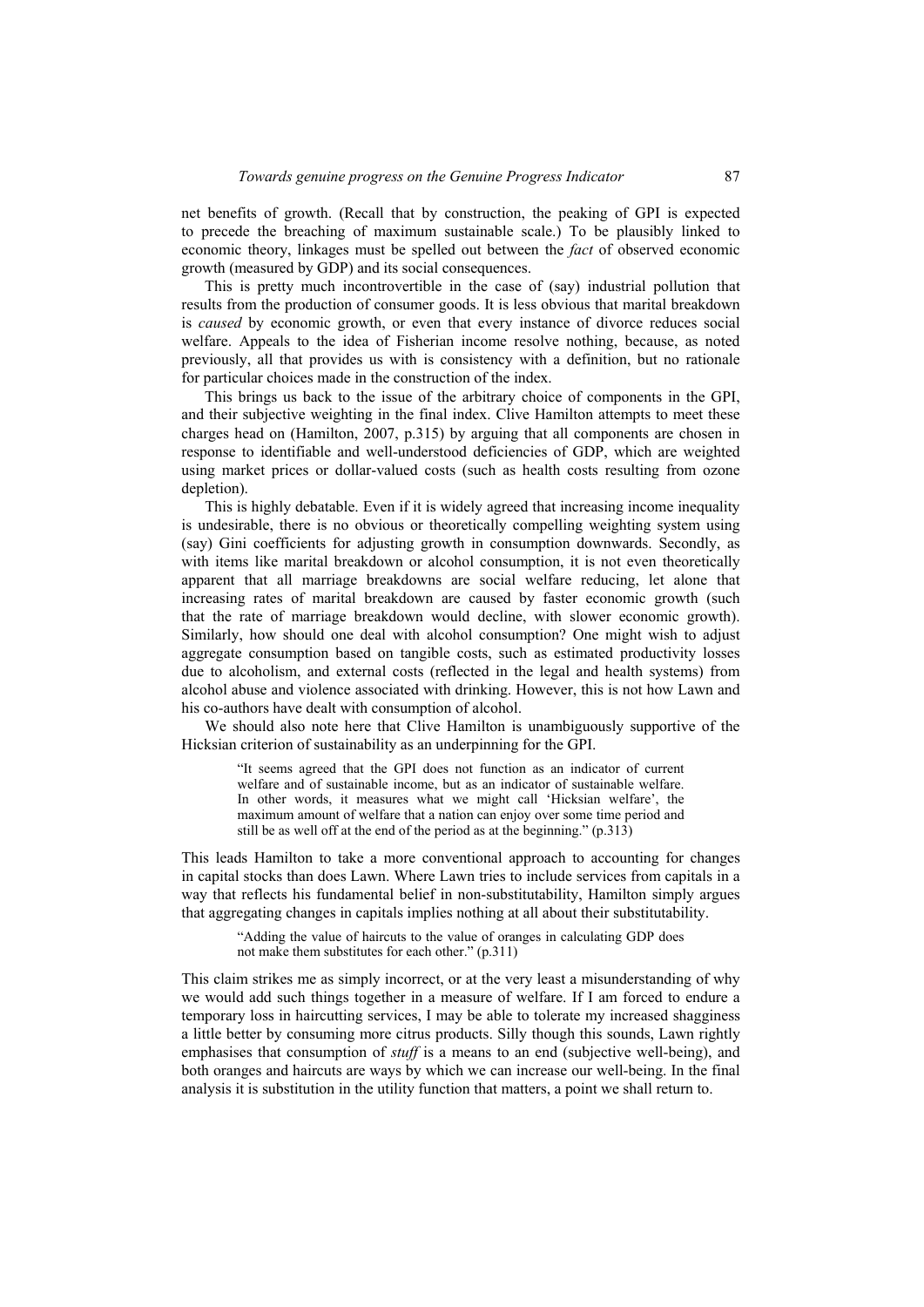Before moving on, it is worth making a distinction about the purpose of alternative indicators. Some indicators are primarily used as **tracking devices**, while others are used as **signalling devices**. Conventional GDP is primarily used as a tracking device, monitoring a nation's (market sector) economic activity over time. Its signalling properties are limited to short- and medium-term issues such as employment and inflation, where more formal models of aggregate supply are incorporated to solidify the analysis.

Sustainability measures are, by definition, signalling devices. Lawn stresses that the GPI is not first and foremost a sustainability indicator, but that it does serve to indicate threshold breach, which comes prior (and leads) to the exceeding of the maximum sustainable scale. Drawing such inferences from the time series of the GPI, as Lawn does, requires the spelling out of causal linkages between changes in conventional economic growth and the elements that they affect that lead to the breaching of optimal and maximum economic scales. This is the reason I have stressed the role of theory, and the explicit identification of causal linkages in my comments.

However, Lawn's commentary slips between emphasis on the purely empirical role of the GPI as a tracking device measuring changes in true current economic welfare, and its interpretive role as a signalling device, in which downturns are assumed to *mean* something about the path the economy is on. If the GPI is purely about tracking a time series, then Lawn can reasonably dismiss my concerns about causal linkages. If he wants to draw inferences from downturns in the series about thresholds being exceeded, he cannot.

# **5 Capital substitutability and sustainability**

While Lawn stresses that the GPI is not designed to be a sustainability measure proper, a fundamental part of our discussion concerns what constitutes a meaningful measure of sustainability, and the relationship of such a measure to underlying concepts of income. Since mainstream economists lean naturally to capital-theoretic measures in the weak sustainability tradition (such as Genuine Savings), a key area for debate is the extent to which different kinds of capitals can be substituted for in the production process. Lawn argues – largely by anecdote – that natural and produced capitals are complements rather than substitutes. Taken to a global extreme, this implies something very strong about economic growth since industrialisation, and particularly about the role (or lack of) of technical change, namely, that *all* economic growth must have resulted from an enormous mobilisation of material inputs (including natural resources and labour). Technical change does not result in substitution possibilities between natural and produced capital; rather, it results in greater efficiency in digging up (or chopping down or harvesting) natural resources and using them to produce output.

There is considerable scope to disagree with this view. It is just as easy to find anecdotes involving natural and produced capital as substitutes as to find examples where they are complements. The more important matter is whether at some aggregated level, it is meaningful to think of natural and produced capital as being substitutable to some degree in terms of generating a social standard of living. Simple aggregate production functions posit an aggregated stock of manufactured capital that can be substituted for some aggregate stock of natural capital in production of a flow of output. In reality, things are of course complex; technical change typically results in changes in the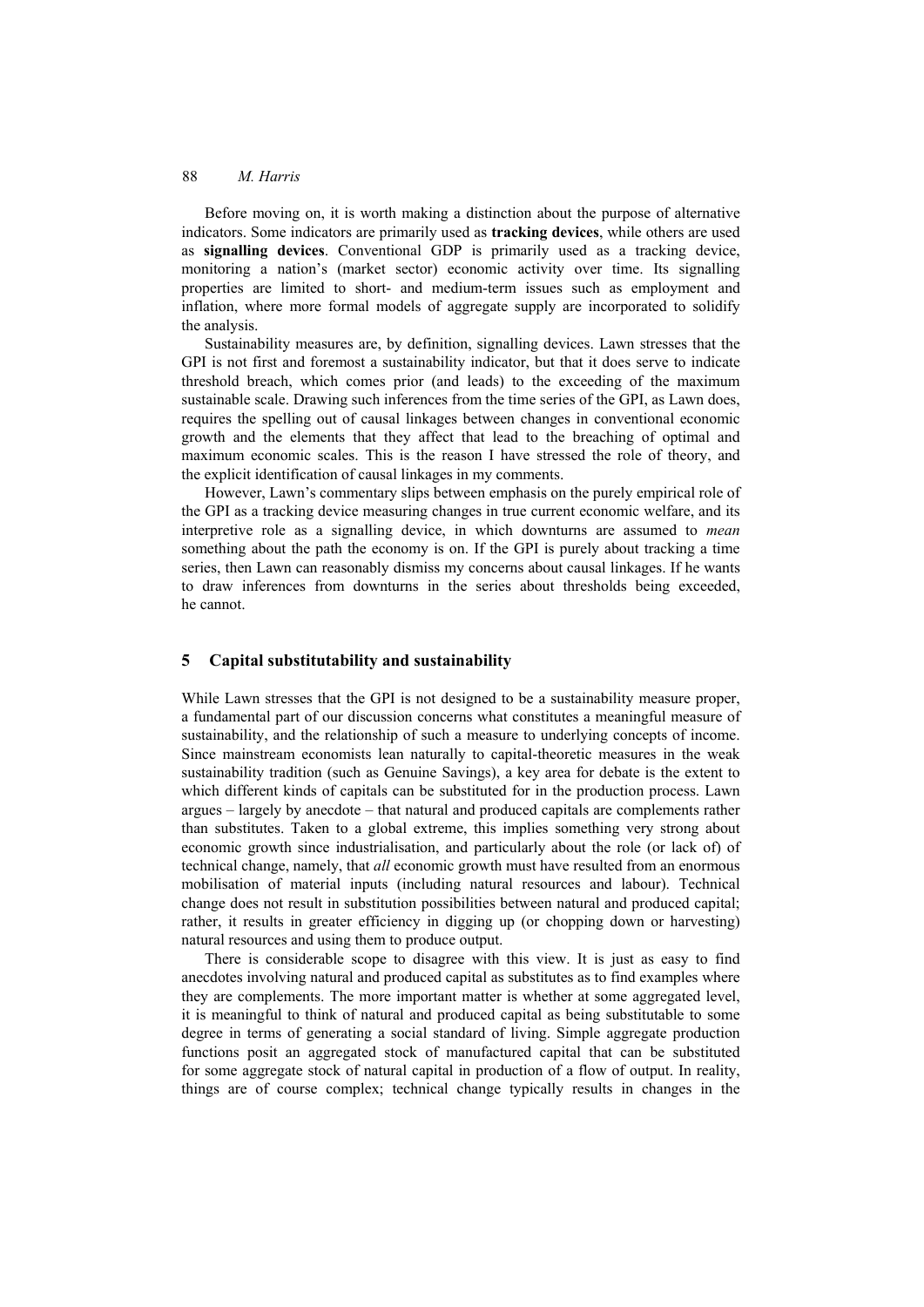composition of a combination of produced and natural capitals that can result in certain outputs. The output itself may not be a physical good. (If I wish to have a meeting with distant colleagues, a telephone conference call or video link will involve a very different kind of technology and have very different resource use implications than if we all travel to meet in person at a central location.)

It should also be noted that models that represent 'a stock of natural capital that is depleted over time', as many simplified neoclassical growth models do, are oversimplifying in another way. Much human activity over time has involved not a loss of natural capital over time (as, say, with the depletion of a pool of oil), but instead a transformation of natural capital into some other form of natural capital (such as clearing land for agriculture). This has implications for the value of goods and services generated by this transformed natural capital as compared to its untransformed state, as well as for the inputs needed to keep it productive in one state compared to the other. But it is not as simple as saying that 'natural capital has declined' – in the case of farmland, an ecosystem has been transformed. The values generated by it have changed.

Further note that the standard of living we are generating is increasingly 'disembodied', and produced by comparatively disembodied means. One key growing element of the total capital stock is *human capital*, which has a production function largely unrelated to the incremental depletion of natural capital, and yet is key to generation of ongoing standards of living (assuming that technical change does in fact matter). Moreover, a lot of what we consume is becoming comprised of non-rival goods and services (note the 'bits and bytes vs. atoms and molecules' distinction talked about in the context of the so-called weightless economy – see Coyle, 1997), that can be consumed at the margin without using much in the way of physical resources. (Think of music sold in digital form via iTunes.) Sustaining a standard of living is not the same as sustaining a flow of a portfolio of *physical* outputs.

To repeat what I said previously, 'the important substitution possibilities are in consumption: can individuals maintain non-declining standards of living even as some parts of the portfolio of goods, services and amenities (that we consume) are declining towards zero' (Harris, 2007, p.121). To put it in another way, what is the degree of substitution between capitals, not in terms of producing some level of output, but in terms of generating some amount of *value*? As mentioned before, it is the substitution possibilities in the utility function (rather than the production function) that matter. Since vital ecosystem services – like clean air – are hard to substitute out of in a consumption bundle, this still leaves all of us in some agreement that some particular capitals, and the services they provide, will require special attention in any accounting or measurement system we construct.

In Lawn's discussion of capitals and substitutability, there are two 'elephants in the room' (one more hidden than the other) – thermodynamics and prices. So to these, we now turn.

#### **6 The two elephants in Lawn's room**

Economists are used to working with the idea that life is 'subject to constraints'. Without constraints, there would be no scarcity and no need for the discipline of economics. At the most aggregated level possible (that of the universe), the ultimate constraints are provided by the laws of thermodynamics. Lawn and other ecological economists make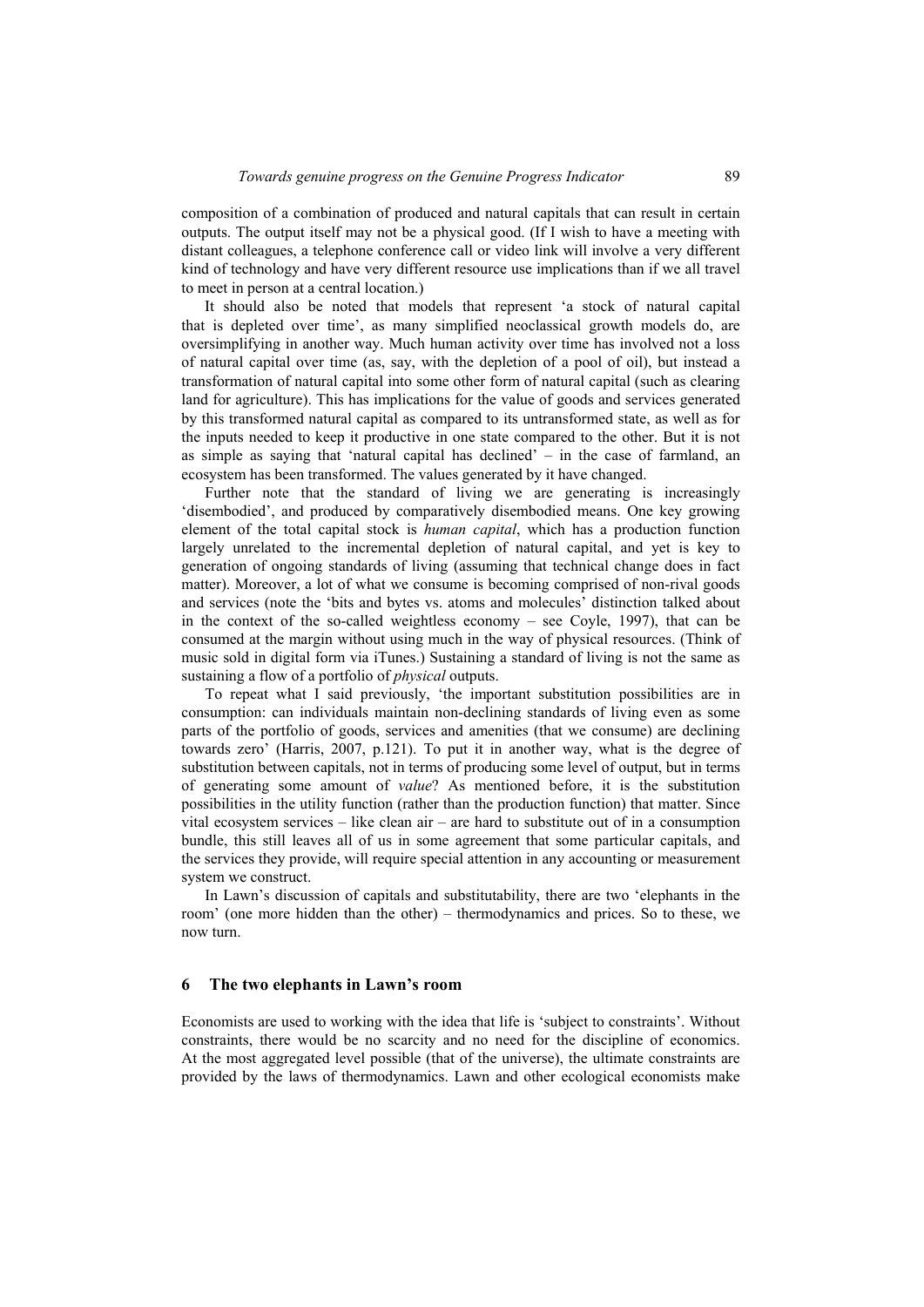much of the limitations imposed upon us by thermodynamic laws, particularly the fact of entropy. It is entropy that ecological economists invoke to argue for a transition from a growth-oriented economy to a steady-state economy.

It is worth recapping, in a very non-technical form, what the first two laws of thermodynamics imply. Economists would best understand the first law as a conservation law, like an accounting identity in an economic model. Matter and energy can be converted, in principle, one for the other, but not reduced in total. (Matter–energy simply exists – it is neither created nor destroyed.)

The second law, concerning entropy, is recognisable to economists as a statement of opportunity cost, or the 'no free lunch' principle. Any conversion or transformation of matter–energy involves some loss along the way (entropy increases), hence Lawn's position that continued conversion of natural capital to produced capital cannot be relied upon as a recipe for continued economic growth.

If this were all there was, Lawn's position would seem to be unassailable. However, as already noted, maintaining a standard of living is not identical to maintaining a flow of physical outputs. Moreover, we note that the biosphere is not a closed thermodynamic system. If we think of the economy's 'job' as to generate a (continuing) standard of living, then essentially over time we, as a society, are engaged in the activity of converting sunshine into a standard of living. Over time, we will (necessarily) have to move from a reliance on tapping long-stored sunshine (in the form of fossil fuels), to converting the *current* flow of sunshine into a standard of living.

Even Lawn's steady-state economy relies on the continuing injection of sunshine into the earth's thermodynamic system, otherwise entropy would make maintaining even the steady state impossible.<sup>5</sup> Hence, the *existence* of entropy does not, in and of itself, provide an open-and-shut case for moving to a steady-state economy. Continuing with some form of economic growth will depend on the efficiency with which we can convert sunshine (the input into the global thermodynamic system) into a standard of living, noting that not only the means of conversion will change over time, but also the composition of our final standard of living will also change over time. This is *not* the same as converting sunshine into a sustained amount of output, implying a non-declining throughput.

The second 'elephant in the room' in Lawn's discussion is the concept of relative prices, central to much of economics. The role of prices is hidden in much of what Lawn presents. In several examples where NNP and GPI are calculated and compared, various kinds of outputs and capitals are aggregated, implying (constant) relative prices, but the process by which prices are identified or derived is not made clear. (There are instances where Lawn refers to 'units', which are obviously multiples of quantity and price, but each of these is buried within the aggregated 'unit'.) It is not clear what role the prices are playing. We might (for example), simply think of prices as being meaningful as indicators of relative scarcity (see Lawn, 2000), but as containing no information relevant to sustainability, because they do not reflect constraints imposed by thermodynamics.

If we think about *market* prices, then this remark has some force. Market prices may not only not reflect sustainability constraints (including but not limited to thermodynamic ones), but they may not even capture relative resource scarcity well if some form of market failure prevails.

However in terms of constructing an ideal index, market prices are not the relevant prices to consider. Not being constrained by the national accountant's need to maintain national accounting identities (for which market prices will matter), the practical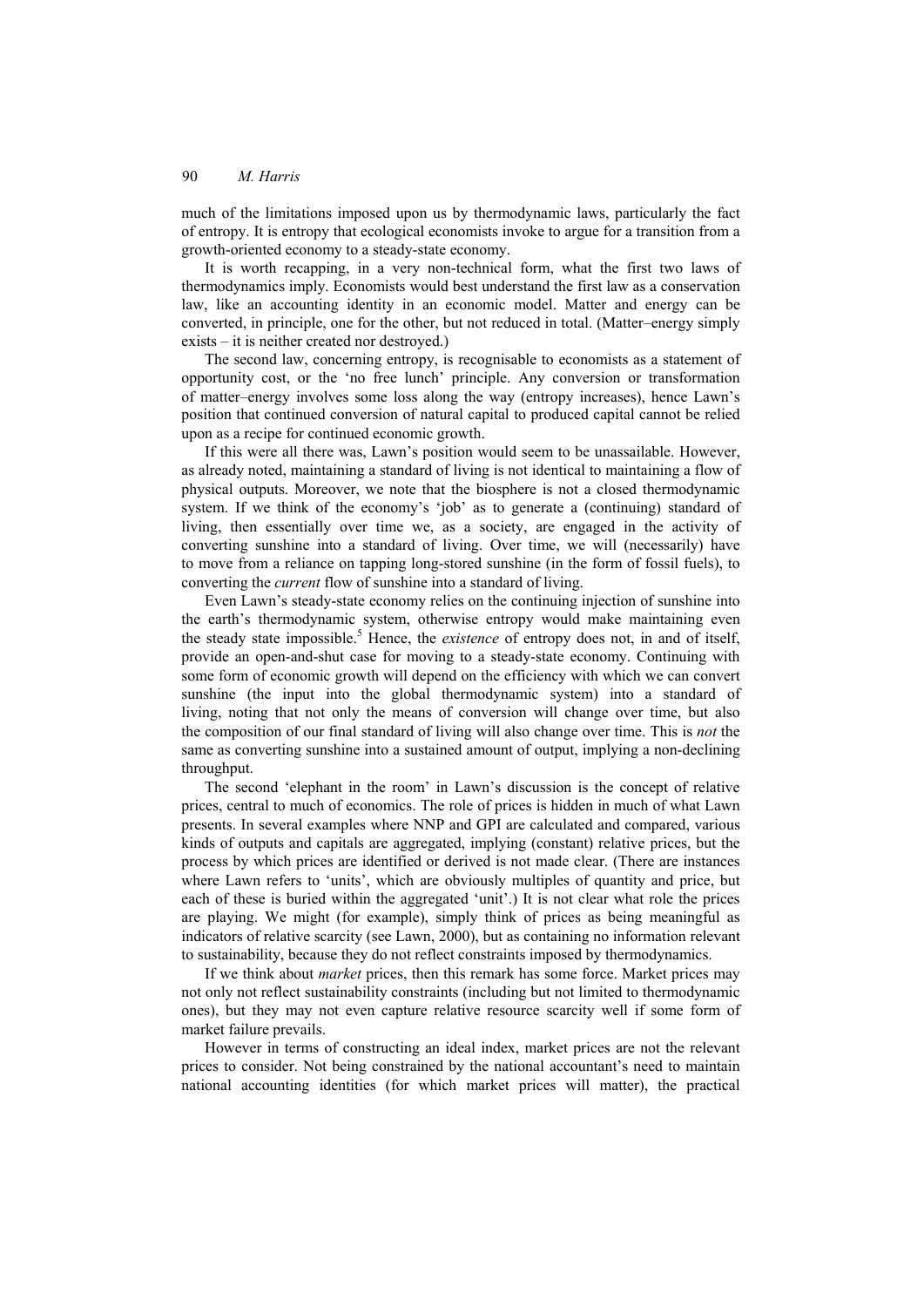economist can regard market prices as empirical approximations at best. The theorist, concerned with deriving principles for construction of a 'correct' sustainability indicator, can work entirely in terms of conceptual ('shadow' or 'accounting') prices that emerge from well-specified constrained optimisation problems. In other words, prices emerge from models.

In this context, shadow prices can capture sustainability criteria, if sustainability constraints are properly articulated in the set-up of the optimisation problem. It seems unclear to me that we know the full import of thermodynamic constraints on the earth's biosphere, while it is subject to a continuing inflow of sunshine, but if such constraints *could* be properly articulated, then shadow prices that reflected long-run entropy constraints could, in principle, be derived and used in the construction of economic sustainability indices.

Lawn's comparisons of NNP and GPI are done in the absence of formal modelling, with 'consistency with a definition' substituted in place of 'being derived from a formal model.' NNP is presented as being consistent with (a general form of) Hicksian income, while the GPI is argued to be consistent with Fisherian income. Deriving both measures from well-specified models grounded in theory could well yield different results from those that Lawn presents, not least because the prices used would not be the same. As an example, examine Lawn's fishing economy in which returns from fishing are reinvested into produced capital (production of more boats, meaning increased fishing effort). Lawn's argument is that even if the flow of consumption (periodic harvest of fish) is non-declining over the time-frame under analysis, and the stock of boats in increasing, so that measured NNP should be rising, we could be witnessing a fundamentally unsustainable economy. The increased stock of produced capital results in increased fishing effort and increased pressure on the natural resource, which (if this pattern continues) will collapse at some point in the future.

One *could* quibble with Lawn about this stylised example. It is designed as a cautionary tale of how NNP might mislead when produced and natural capital stocks are complements rather than substitutes, and hence, why one should be careful of assuming that Hartwick Rules or maintain-non-negative-Genuine-Savings prescriptions will yield sustainable outcomes. One could quibble that the unfortunate results are the consequence of it being artificially designed at a low level of aggregation, with only one form of produced capital interacting with only one kind of natural capital so that the outcome is more or less inevitable. Adding many more kinds of individual capitals into each category might well change the outcome dramatically. Lawn might respond that investing other kinds of capitals in other sectors simply shifts the problem elsewhere, putting pressure on other parts of the resource base. This returns us to the unresolved question, discussed earlier, of the substitutability of different kinds of capitals at high levels of aggregation.

However, the point here is not to quibble with the example, but to take it seriously and examine it more formally than Lawn does. Lawn's 'naïve NNP' measure simply adds current consumption to net (rather than gross) investment. His point, in short, is that net product will not indicate sustainable prospects for the economy if the depletion of the fish stock, while being 'compensated for' (using unspecified prices) by an increased build-up of 'boat capital', is leading to a situation where the fish stock will eventually be entirely depleted, leaving the boat capital valueless and the economy in collapse.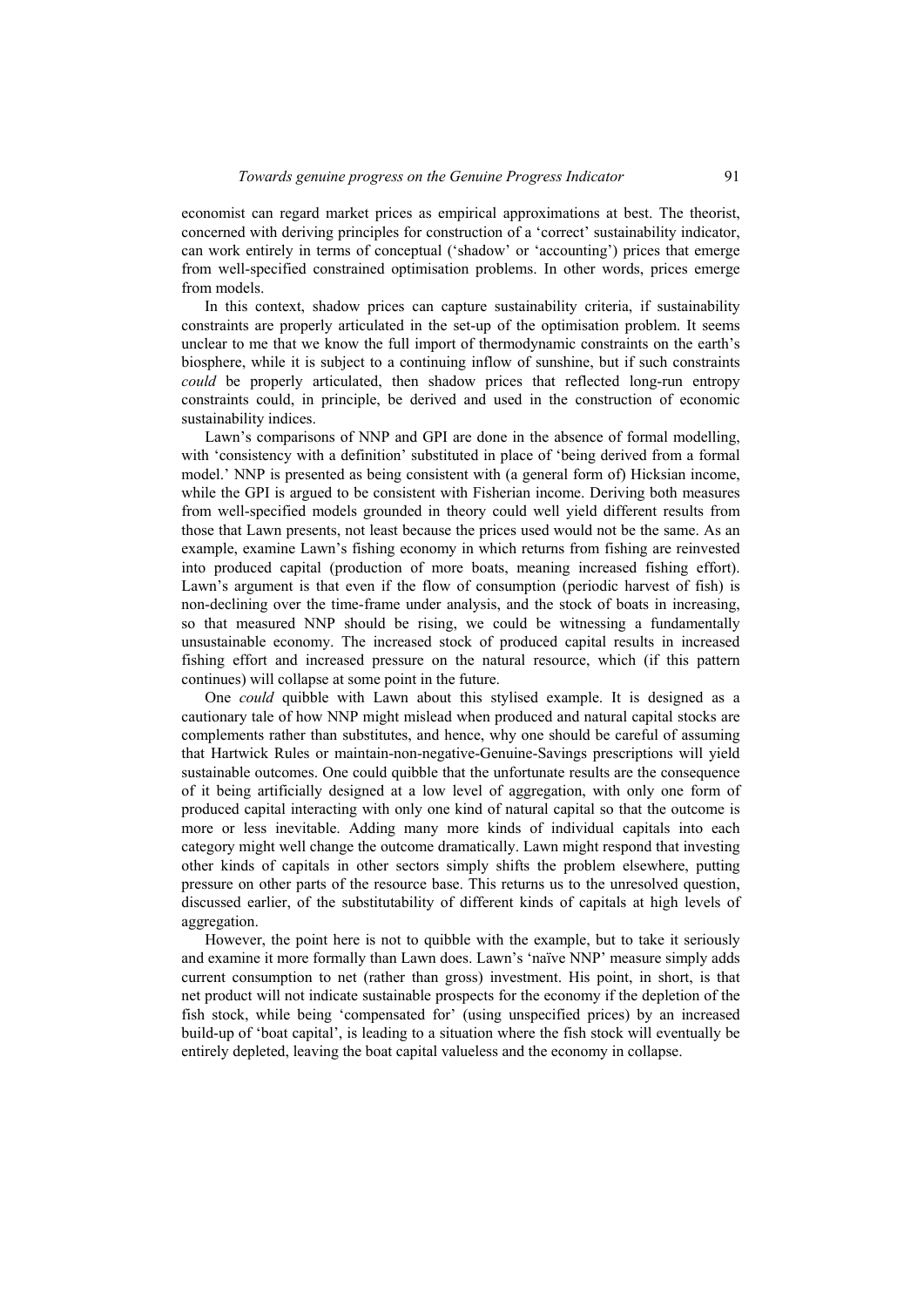There is in fact a growing theoretical literature dealing with how to account for major, potentially catastrophic, events, including collapse of resource stocks or regime changes in ecosystems; see, for example, Mäler, Xepapadeas and de Zeeuw (2003), and Nævdal (2006). Ecologists have written for some time about 'ecological resilience' (described intuitively as the ability of a system to withstand shocks; see, for example, Walker et al., 2004), and economists have begun bringing resilience into economics as a variable that can be quantified, priced and incorporated into measures of overall wealth (Mäler, 2008). In Lawn's example, the running down of the fish stock does not simply reduce wealth because there are fewer fish; it further reduces wealth because resilience is now lower (conversely, there is greater risk of catastrophic collapse).

The point of this is to note that Lawn's NNP, which he links to Hicksian income and is at pains to demonstrate weaknesses in, is something of a straw man. It is possible (and important!) to extend the capital-theoretic approach to sustainability measurement to account for the potential for major events induced by human action. Lawn's example does not identify the prices at which natural capital (rents from fishing) are converted into produced capital, but a fully developed resilience analysis would show overall wealth declining over time if it is the case that the collapse in the fish stock is inevitable.

To conclude this section, Lawn makes much of thermodynamics and very little of prices. But in this context, one cannot talk about the former without dealing with its impact on the latter. If Lawn can articulate *in detail* (quantitatively) how thermodynamic constraints will affect production and consumption possibilities in the future, then the next obvious step would be to write down the model that reflected these constraints explicitly. The shadow prices that emerge from that model would be appropriate to use in indicator construction.

However, if Lawn (and/or others) *cannot* articulate thermodynamic constraints explicitly and quantitatively, then we have nothing to go on. It only remains for those working in the ('weak sustainability') capital-theoretic tradition to continue in the direction they largely have been: modifying the initial simple measures they have been developing, by figuring out ways to deal with major events, uncertainties and tipping points and regime shifts. Approaches that have been directed to this end include the specification of safe minimum standards, the precautionary principle and resilience analysis.

#### **7 Conclusions**

It is still unclear, based on comparing Lawn's position to that of Clive Hamilton, whether the GPI is thought to be most consistent with income definitions associated with Fisher (as per Lawn) or Hicks (as per Hamilton). To the extent that Lawn, in his response to me, viewed his task to be to show how Hicksian income had weaknesses in the measurement of sustainability, perhaps he should be talking to Hamilton first.

From a critical perspective (such as mine), it hardly matters. The GPI is not derived from any formal framework that would identify clearly what items should be included and how they should be weighted in the index. Hence, 'consistency with a definition', whichever definition was chosen, would not enable detailed questions of that nature to be resolved. For this reason, Lawn's calculation of NNP-as-*ex post*-Hicksian income in his various examples is open to the criticism that the calculations might simply turn out differently if the prices used were derived formally and made explicit.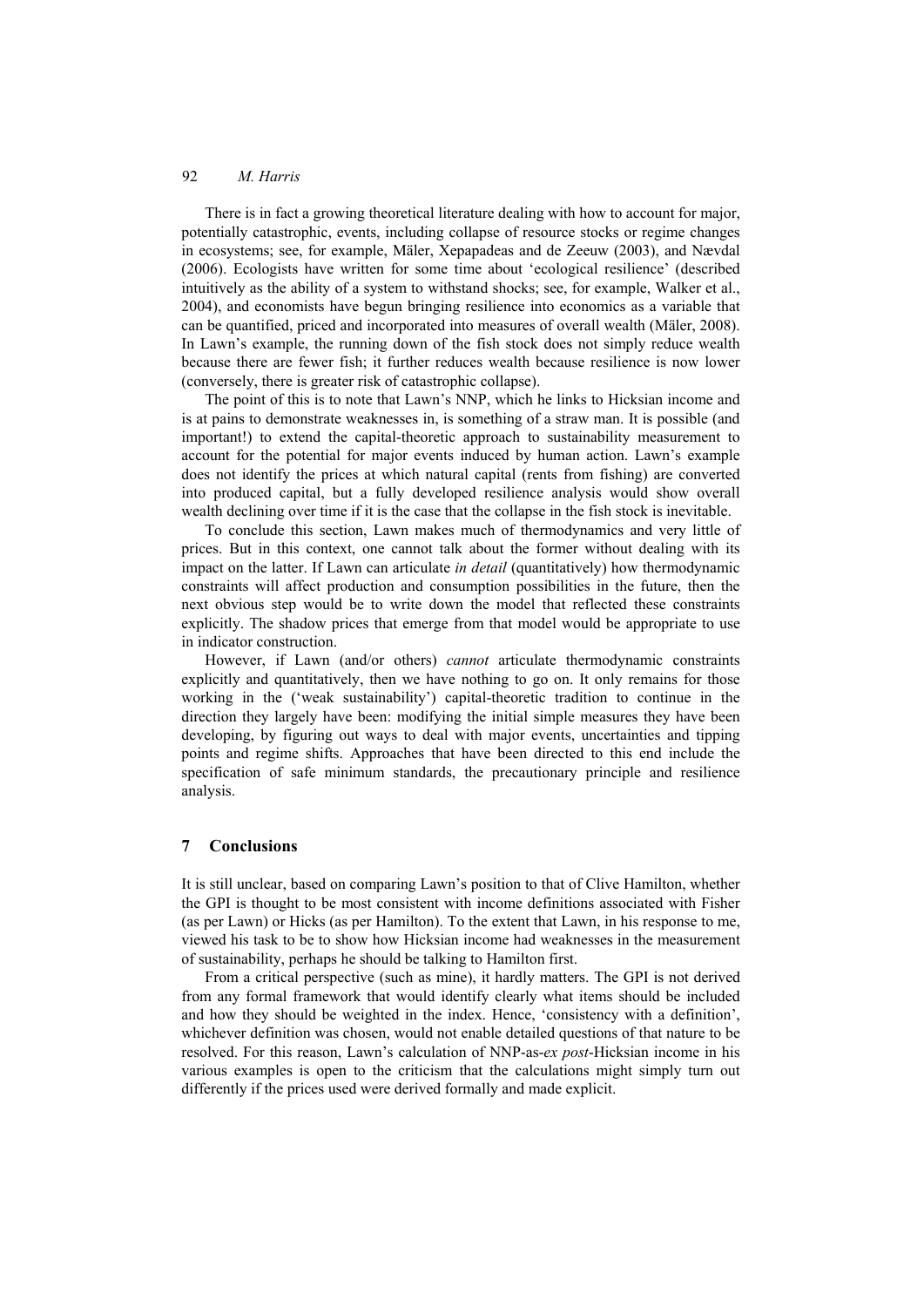The detour into matters of thermodynamics, which clearly concern Lawn a lot, does not seem compelling to me. The thermodynamic laws clearly *matter*, because they govern the universe, but it is not at all clear what their precise implications are for our future prospects. As long as Lawn and others associate every dollar of rising GDP with a rising volume of physical output, then we will continue to have a problem of communication here, since many dollars (and a growing share) of GDP are now derived from services produced by human capital, and disembodied goods that are non-rival in consumption, weakening the constraints imposed by entropy.

In my previous piece, I described the GPI as an 'undisciplined' measure, something I still believe. Many approaches to sustainability measurement, the Genuine Savings index being possibly the most well known, are derived from economic theory, which imposes its own discipline. It is true that measures of this kind have a definite Hicksian flavour, but the elements of the construction have been guided by the usage of explicit models where all the elements and assumptions are laid out for all to see. In turn, GDP, which is not a measure of economic theory but of national accounting, is guided by strict accounting identities which impose their own discipline. The creators of the GPI are not guided by any particular discipline in its construction and calculation.

And for all the seemingly abstract talk of theory, method and methodology here, these things *matter*. The GPI, as measured, shows in almost all cases a downward trend in recent decades. If the GPI is telling us something meaningful then we're in serious trouble. The alternative position need not be that we're *not* in trouble; it could be that the trouble we may be in is more complex than would be revealed by a detailed analysis of the GPI time series, in which case, staring at various GPI series with a magnifying glass would not be an efficient use of time. As things stand, to many critics including myself, the inverted U-shape time series of many national GPI series does not look like the breaching of a threshold, but instead as an artefact of their construction.

A detailed literature on the GPI that doesn't eschew formal model building and the discipline that imposes? Now *that* would be genuine progress.

#### **References**

Coyle, D. (1997), 'The weightless economy', *Critical Quarterly*, Vol. 39, No. 4, pp.92–98.

- Hamilton, C. (2007) 'Measuring sustainable economic welfare'*,* in Atkinson, G., Dietz, S. and Neumayer, E. (Eds): *The Handbook of Sustainable Development*, Edward Elgar.
- Hamilton, K. (1994) 'Green adjustments to GDP', *Resources Policy*, Vol. 20, No. 3, pp.155–l68.
- Harris, M. (2007) 'On income, sustainability and the 'microfoundations' of the Genuine Progress Indicator', *International Journal of Environment, Workplace and Employment*, Vol. 3, No. 2, pp.119–131.
- Hausman, D.M. (1989) 'Economic methodology in a nutshell', *Journal of Economic Perspectives*, Vol. 3, No. 2, Spring, 115–127.
- Lawn, P.A. (2000) *Toward Sustainable Development: An Ecological Economics Approach*, CRC Press.
- Lawn, P.A. (2003) 'A theoretical foundation to support the Index of Sustainable Economic Welfare (ISEW), Genuine Progress Indicator (GPI), and other related indexes', *Ecological Economics*, Vol. 44, pp.105–118.
- Leijonhufvud, A. (1973) 'Life among the Econ', *Western Economic Journal*, Vol. 11, No. 3, pp.327–337.